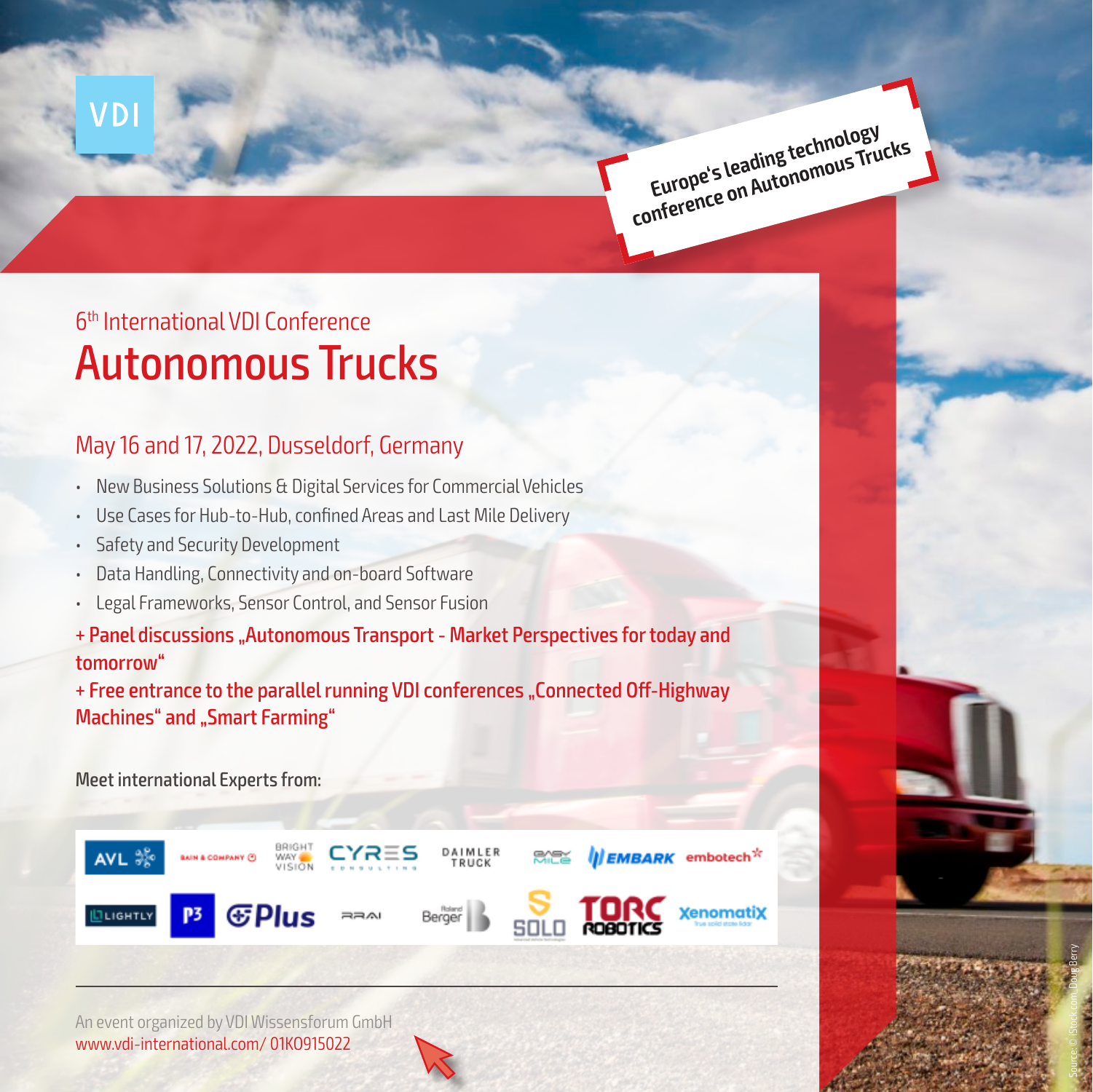## **Monday, May 16, 2022** 1st day

#### 09:00 Registration & Welcome Coffee

#### **10:00 Chair's Welcome and Opening Address**

Dr. Gerhard Nowak, Partner / Vice President, Bain & Company, Germany

#### **10:15 Autonomous Trucks: An OEM Perspective**

- What is the business potential of autonomous trucking?
- How autonomous trucks will transform the industry
- Market environment and Daimler Truck's Dual Track Strategy

Dr. Peter Vaughan Schmidt, Head of Autonomous Technology Group, Daimler Truck AG, Germany

#### OEM Insights

**Opening Keynote** 

#### I. Future Perspectives on Autonomous Trucking

#### **10:45 Autonomous Trucking: Road to Mass Deployment**

- Overview of the global trucking landscape, including Europe, and current state of development of autonomous truck technology
- Dive into different paths to driverless trucks, Plus's unique commercialization approach, and latest updates on its global deployment
- Discuss Plus's expansion and the company's exciting development efforts in Europe

Shawn Kerrigan, COO and Co-Founder, Plus, United States

#### 11:15 Digital Transformation & New Business Models

- Digitalization of the truck and transport industry
- Existing business models and new technologies
- Acceleration of the market through new players

Niklaus H. Waser, Senior Vice President and Chief Digital Officer, MAN Truck & Bus SE, Germany

## **II. Automated Trucks for Transportation and Logistics**

#### **11:45 Safe and autonomous Commercial Vehicle Applications on private Grounds**

- Requirements and challenges of designing a safe and productive solutions that uses autonomous trucks in gated areas, outdoors.
- Missions and ODDs for commercial applications in gated areas
- Automating driving and not-driving tasks with truck and trailer combinations
- Safety requirements and certifications for driving on private grounds

Dr. Giorgio Corbellini, Head of Commercial Vehicle Automation, Embotech AG, Switzerland

#### 12:15 **M** Networking Lunch

## 13:45 The Truck Transfer Program **(TTP) with US-based carrier Knight Swift**

- Overview of Embark's unique business model: Which has the fleet own and operate Embark-equipped trucks alongside their existing human driven fleet
- Breakdown of the various ways that a fleet's operations must adapt to run autonomous trucks

• How the Truck Transfer Program will be the first of its kind effort to place trucks in the hands of a fleet, Knight-Swift, in order to begin working through these various operational changes

Sam Abidi, CCO, Embark Trucks, United States

#### 14:15 **Bringing Platooning to Market across Diverse Use Cases**

- Platooning has diverse applications beyond commercial long-haul trucking
- U.S. Military has been developing off-road platooning/convoy technology over the last two decades
- Platooning benefits extend beyond emission reduction and can be lifesaving in dangerous terrain
- Platooning offers significant benefits for resource extraction industries, mitigating safety issues/labor shortages

Joseph Putney, Director of Commercial Systems, Robotic Research LLC, United **States** 

#### 14:45 The All Weather Autonomous Real Logistics Operations and Demonstrations (AWARD) Program

- Development of autonomous heavy-duty vehicles in harsh weather conditions for real-logistics operations
- Improving safety and efficiency of freight transport and make vehicle operations more comfortable
- Cost-benefit analysis to demonstrate the added value and economic viability of automated systems in real logistics operations.

Dr.-Ing. Arwed Schmidt, Director of Strategic Affairs, EasyMile, France

## 15:15 P Networking & Coffee Break

## 15:45 Taking Transportation to the next Level

- Self-driving trucks to transport freight on highways between customer hubs
- See-Think-Act system perceives, understands and takes action autonomously
- Safety and security in a holistic systems engineering approach
- Andrew Culhane, Chief Strategy Officer, Torc.AI, United States

#### 16:15 Panel Discussion: Autonomous Transport - Market Perspectives for today and tomorrow

Hosted by Dr. Gerhard Nowak, Bain & Company, Germany Panelists:

- Sam Abidi, CCO, Embark Trucks, United States
- Shawn Kerrigan, COO and Co-Founder, Plus, United States
- Dr. Peter Vaughan Schmidt, Head of Autonomous Technology Group, Daimler Truck AG, Germany
- 17:15 End of Conference Day One

**Computer Considering Conference day we kindly invite you to use the set of the first conference day we kindly invite you to use the** relaxed and informal atmosphere for in-depth conversations with other participants and speakers.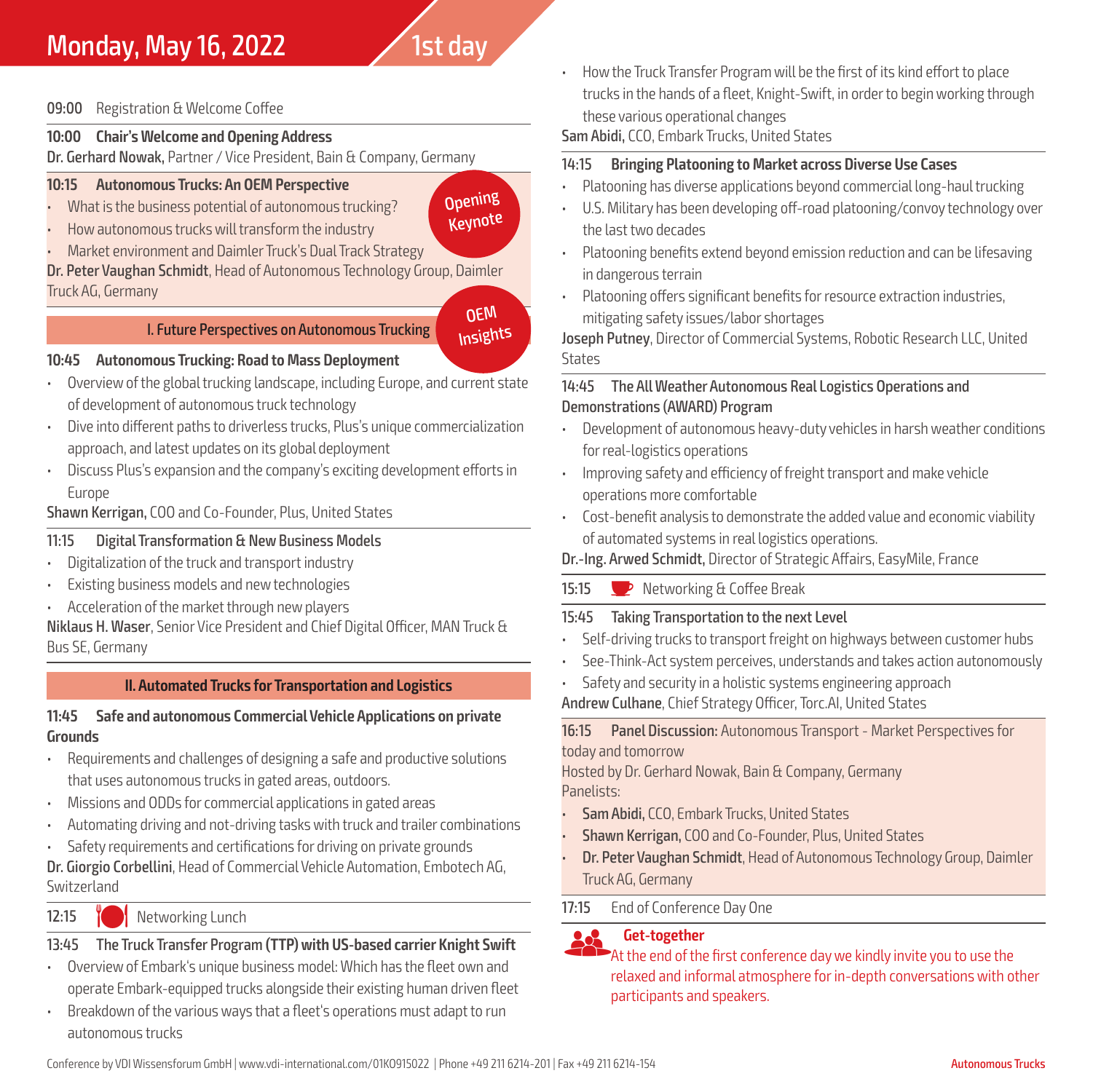## Tuesday, May 17, 2022  $\sqrt{2}$ nd day

#### 08:45 Welcome Coffee

#### **09:30 Chair's Welcome**

Stephan Keese, Senior Partner, Roland Berger, United States

#### **III. Development of Autonomous Applications**

#### 09:35 From Assistance Systems to Automated Hub-2-Hub Transportation: A Modular and Scalable Approach for Efficient Development

- A scalable control unit allowing the gradual increase of the automation level
- A modular software architecture and software development methods/ process to ensure robustness and compliance to standards
- Effective virtual calibration and verification in suitable environments to enable short development cycles
- Considering safety and security from beginning to ensure safe, connected driving

Dipl.-Inf. (FH) Klaus Fuchs, Senior Product Manager ADAS/AD Software & Controls, AVL Software and Functions GmbH, Germany, and DI (FH) Gernot Hasenbichler, Senior Product Manager ADAS/AD Truck & Bus, AVL List GmbH, Austria

#### **10:00 An AD Management System to fulfil legal and Technology Compliance Requirements for SAE L3 & L4 Applications**

- Requirements for SAE L3 and L4 functions: permanent field surveillance and a continuous SW updateability.
- The new UN ECE regulation for Automated Lane Keeping System (R157)
- An holistic AD Management System framework

Lucas Bublitz, Senior Consultant Autonomous driving, and Johannes Boithling, Project Manager, both: P3 Group, Germany

#### **10:30 Control Tower Software: Opportunities and Limitations for Autonomous Trucks**

- Managing single and multiple robot vehicles on yards.
- helyOS an innovative software development framework accelerates yard automation
- Presentation of demo use cases from different R&D projects
- What's next? Paving the road to open source

Felix Keppler, Research Associate, Vehicle Control and Sensor Systems, Fraunhofer IVI, Germany

#### 11:00  $\bullet$  Networking & Coffee Break

#### **IV. AI and Sensor Perception for Autonomous Applications**

#### **11:30 AI in Off-Road Applications: NN versus rule-based?**

- Off-Road application with rule based AI algorithms for more flexible tuning, modifications and extensions
- Manual training of neural networks on occasionally occurring events Kris De Meester, VP Sales & Business Development, XenomatiX. Belgium

#### 12:00 **Trucks at Night and in Any Weather**

- Safety and business continuity enabled with technology
- L2-L4 truck use cases
- Addresses all vehicle perception requirements in limited visibility

Ofer David, PhD, Co-Founder & CEO, Bright Way Vision, Israel

12:30 **M** Networking Lunch

#### **V. Self-Learning and Cybersecurity for Autonomous Vehicles**

#### **14:00 Accelerating Autonomous Driving using Self-Supervised Learning**

- Progress in perception systems for autonomous driving slowed down over the last years
- Supervised learning in autonomous driving has come to its limits
- Can new approaches such as self-supervised learning overcome this limitation and accelerate further development?

#### MSc ETH, Igor Susmelj, Co-Founder, Lightly AG, Switzerland

#### **14:30 Cybersecurity for Commercial Vehicles and its Impact on Project Management**

- Cybersecurity impacts all projects from software to the overall vehicle development
- Covering new requirements and expectations to ensure compliance
- New competences as well as new way of working is required to cope with the new standards and regulations

#### Manuel Sandler, Associate Partner, Cyres Consulting, Germany

#### **VI. Building the Next Generation Autonomous Vehicles**

#### **15:00 Building for the Future of Freight Transportation**

- If you started with a clean sheet of paper, what kind of truck would you build today?
- To maximize for cost, the focus needs to be on overall efficiency: EV, aero, and build for autonomy, not for humans

#### Richard Bishop, Advisor, Solo Advanced Vehicles Technologies, USA

- 15:30 Conference Chair's Closing Remarks
- 15:45 End of Conference



International Congress ELIV Marketplace 2022 E/E in commercial vehicles November 15–16, 2022 in Baden-Baden, Germany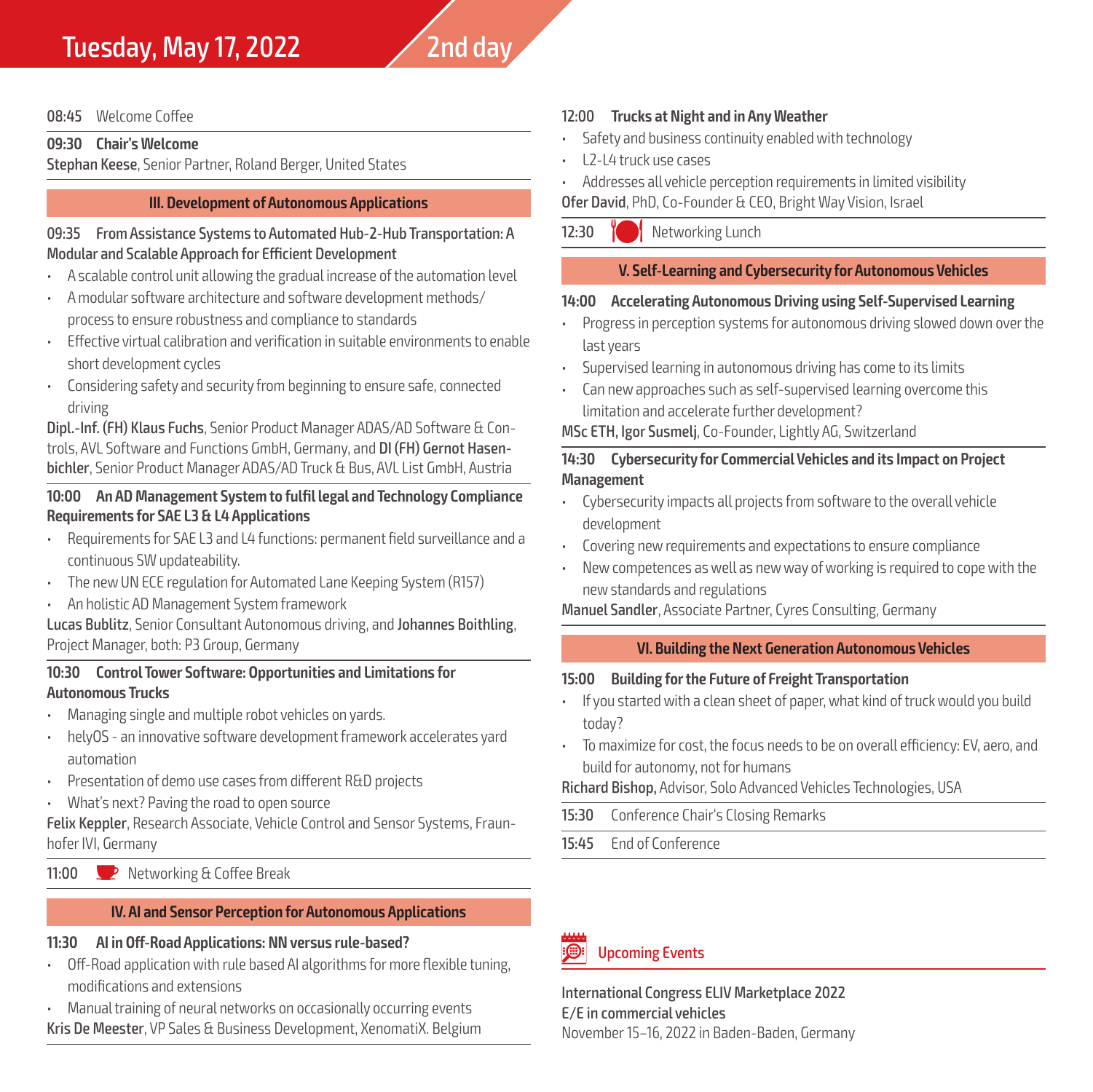## 6th International VDI Conference **Smart Farming**

#### Date and venue:

May 16-17, 2022 Van der Valk Airporthotel Dusseldorf, Germany **Following topics will be discussed:**

- The state of AgTech in Europe and how it compares to the US
- Farming Technologies: Optimizing the Use of Robotics, AI and more • A Question of Data: How Standards pave the Way for Smart Farming
- Worldwide
- Safety Requirements for Autonomous Agricultural Machinery
- What's going on in the AgTech StartUp Community?

https://www.vdiconference.com/12KO100022

Parallel running conferences



## 7th International VDI Conference **Connected Off-Highway Machines**

#### Date and venue:

May 16-17, 2022 Van der Valk Airporthotel Dusseldorf, Germany **Following topics will be discussed:**

- The Future of Autonomous Mobile Machines
- Connected Vehicle Technology
- Machine Maintenance and Remote Monitoring
- Importance of Data Management
- Safety & Security of Connected Off-Highway Machines
- Digital Solutions for Fleet Management & Fleet Operations

www.vdiconference.com/01K0902022

Source: © Superingo\_Fotolia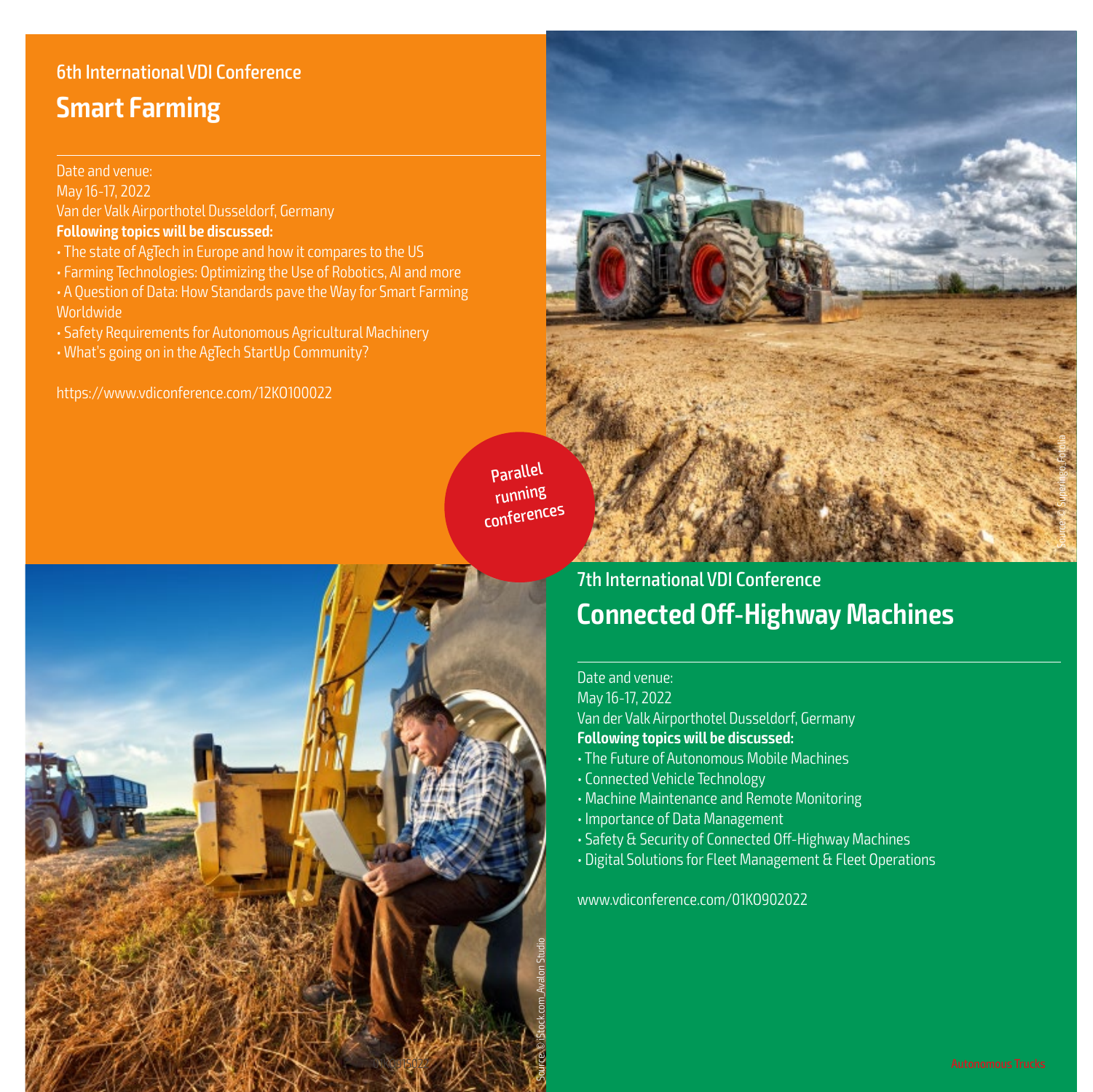#### Exhibition / Sponsoring

If you want to meet with and reach out to the first-rate experts attending this VDI conference and to powerfully present your products and services to the well-informed community of conference participants, please contact:

#### Vanessa Ulbrich

Project Consultant Exhibitions & Sponsoring Phone: +49 211 6214-918 Email: ulbrich@vdi.de



#### **Exhibitors**

DriveU.auto

Registration

#### **Terms and Conditions**

**Registrations:** Registrations for conference attendance must be made in writing. Confirmation of your registration and the associated invoice will be mailed to you. Please do not pay your conference attendance fee until you have received our invoice and its invoice number to be stated for transfer. German VAT directives apply. Please state your VAT-ID with your registration.

**Conference venue** Van der Valk Airporthotel Düsseldorf Am Hülserhof 57 40472 Düsseldorf, Germany Phone: +49 211/20063-0 Email: dusseldorf@valk.com



**You will find more hotels close to the venue at www.vdi-wissensforum.de/hrs**

**Hotel room reservation:** A limited number of rooms has been reserved for the benefit of the conference participants at the Van der Valk Airporthotel Düsseldorf. Please refer to "VDI Conference". For more hotels: www.vdi-wissensforum.de/hrs

**VDI Wissensforum service package:** The conference package includes the conference documents (online), beverages duringbreaks, lunch and the get-together on May 16, 2022.

**Conference attendance conditions and terms** can be found on our website: www.vdi-wissensforum.de/en/terms-and-conditions/

**Data protection:** VDI Wissensforum GmbH captures and processes the address data of conference participants for their own corporate advertising purposes, enabling renowned companies and institutes to reach out to participants by way of information and offers within their own marketing activities. We have outsourced in part the technical implementation of data processing to external service providers. If you do not want to receive any information and offers in the future, you may contradict the use of your personal data by us or any third parties for advertising purposes. In that case, kindly notify us of your contradiction by using the email wissensforum@vdi.de or any other of the contact options mentioned.

#### Become a speaker

Become a speaker at our international VDI Automotive Conferences. Make yourself known in the industry and discuss best practice examples with other international experts. We are looking for speakers on: Electric Drivetrains, Autonomous Software, Fuel Cell Applications for Mobility.

Please submit your topic to: Benedikt Rothhagen Product Manager International Business Automotive Phone: +49 211 6214-194 Email: rothhagen@vdi.de